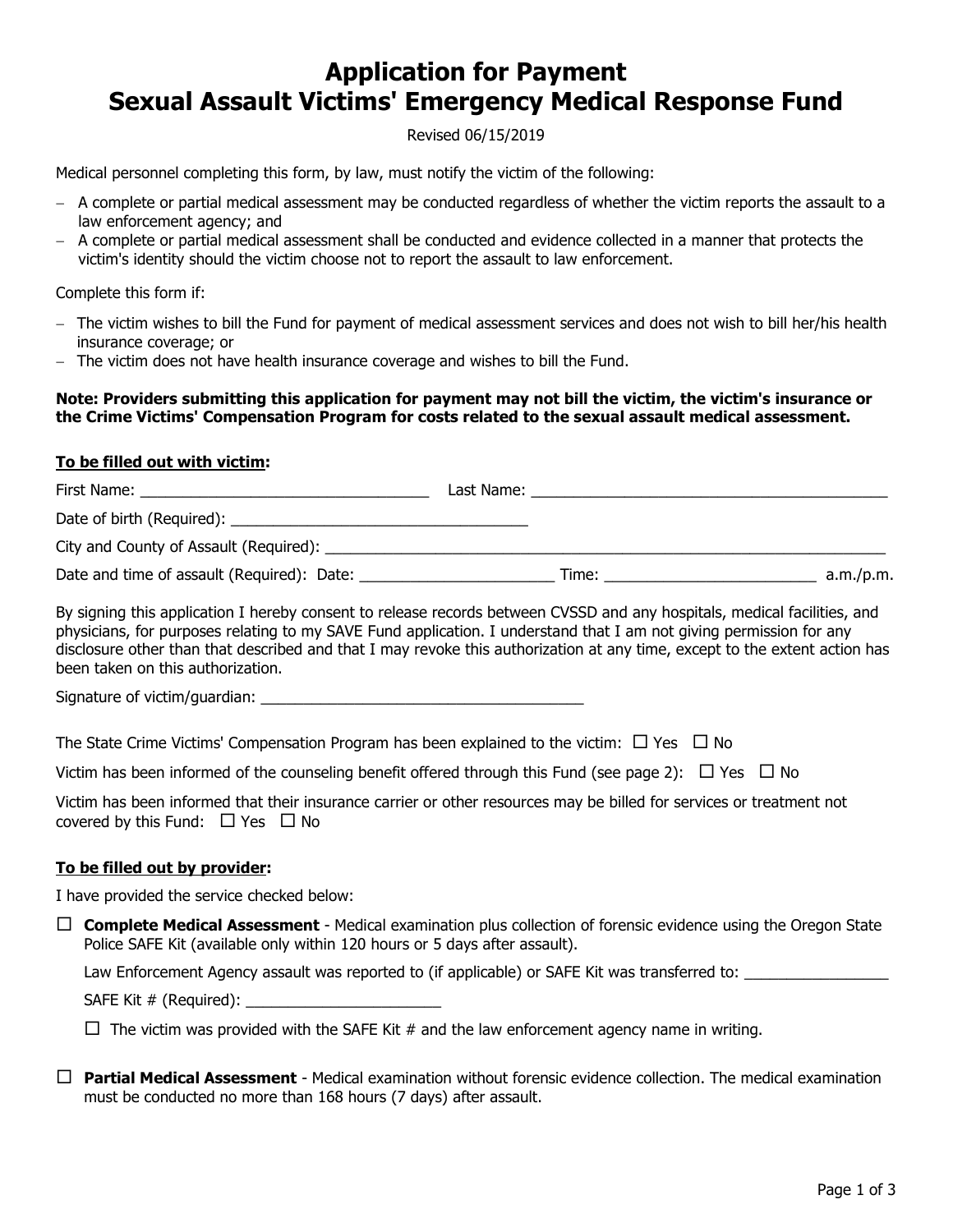# **Application for Payment Sexual Assault Victims' Emergency Medical Response Fund**

|                                                                                                                                                                                                                     | Date and time of exam: Date: __________________ Time: _________________# of hours post-assault: _____________                                                                                                                                       |
|---------------------------------------------------------------------------------------------------------------------------------------------------------------------------------------------------------------------|-----------------------------------------------------------------------------------------------------------------------------------------------------------------------------------------------------------------------------------------------------|
| Exam Conducted by a Sexual Assault Nurse Examiner or Sexual Assault Examiner<br>$\Box$                                                                                                                              |                                                                                                                                                                                                                                                     |
| Please print name and title of examiner                                                                                                                                                                             | SANE/SAE Certification number if applicable                                                                                                                                                                                                         |
| Sexual Assault (Nurse) Examiner signature                                                                                                                                                                           | Date                                                                                                                                                                                                                                                |
| <b>Health Care Facility</b>                                                                                                                                                                                         |                                                                                                                                                                                                                                                     |
| Counseling Benefit (to be filled out with the survivor):                                                                                                                                                            |                                                                                                                                                                                                                                                     |
| counseling benefits, please complete the following section.                                                                                                                                                         | The Sexual Assault Victims' Emergency Medical Response Fund offers up to five counseling sessions to survivors of sexual<br>assault in Oregon who have a sexual assault exam within 168 hours of the assault. If the survivor would like to receive |
| $\Box$ It is safe to contact me in the following ways: $\Box$ mailing address $\Box$ email $\Box$ telephone<br>$\Box$ I would prefer a copy of this form and may contact the Department of Justice at a later time. |                                                                                                                                                                                                                                                     |
|                                                                                                                                                                                                                     |                                                                                                                                                                                                                                                     |
|                                                                                                                                                                                                                     |                                                                                                                                                                                                                                                     |
|                                                                                                                                                                                                                     |                                                                                                                                                                                                                                                     |
| Address:                                                                                                                                                                                                            |                                                                                                                                                                                                                                                     |

After the Department of Justice receives the above information from the hospital the survivor will be contacted with information about the counseling benefit. **The survivor or their advocate may also contact the Department at (503) 378-5348 or save@doj.state.or.us.**

Counseling sessions expire 18 months from the date of exam.

### **\*MUST ATTACH ITEMIZED BILLING STATEMENT and send with this form to:**

Sexual Assault Victims' Emergency Medical Response Fund Oregon Department of Justice, Crime Victim and Survivor Services Division 1162 Court Street NE, Salem, OR 97301